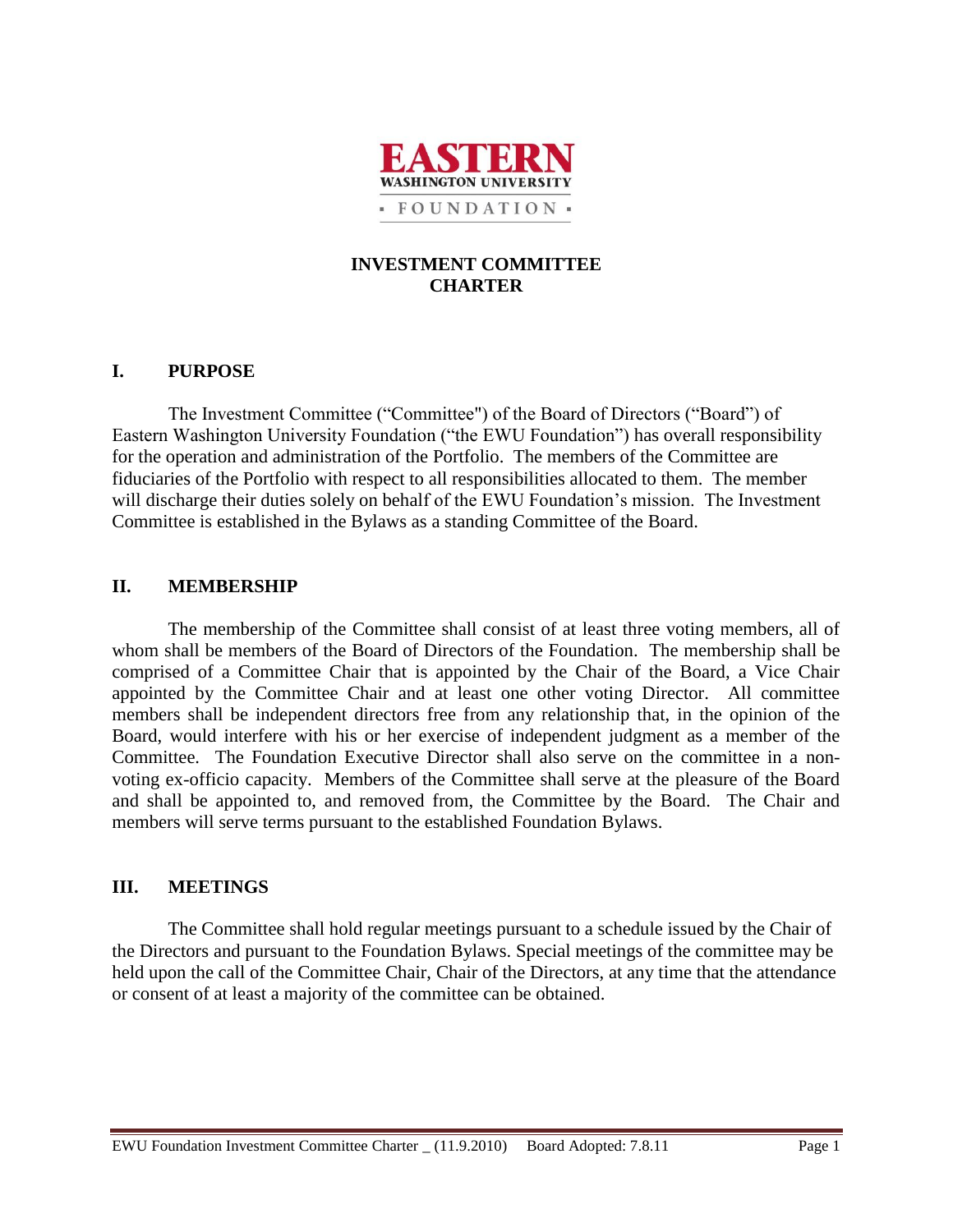## **IV. OPERATIONS**

The Committee Chair shall prepare or approve an agenda in advance of each meeting. The Committee Chair shall preside at all meetings. At the request of or in the absence of the Chair, the Vice Chair shall preside at meetings and otherwise fulfill the duties and obligations of the Chair. The Committee will cause to be kept adequate minutes of its proceedings, and shall present any findings, actions taken, activities or recommendations to the Board. Minutes shall be filed with the foundation records. Committee members will be furnished with copies of the minutes of each meeting and any action taken.

In accordance with the approved Bylaws, the Committee will be governed by the same rules regarding meetings, action without meetings, notice, waiver of notice, and quorum and voting requirements as are applicable to the Board. The Committee is authorized and empowered to adopt its own rules of procedure not inconsistent with (a) any provision hereof, (b) any provision of the Bylaws of the Foundation, or (c) the laws of the state of Washington. The Committee shall have the authority to delegate to subcommittees and to Foundation staff. A quorum shall consist of a majority of the members who are entitled to vote.

# **V. RESPONSIBILITIES AND DUTIES**

The Committee is charged by the Board with the responsibility to:

- 1. Adhere to the Uniform Prudent Management of Institutional Funds Act (UPMIFA)
- 2. Provide high level input on investment strategy and philosophy to the Foundation.
- 3. Review and recommend for approval by the Board, investment policies and guidelines including investment objectives and long-term asset allocation targets.
- 4. Select, monitor and replace investment managers.
- 5. Monitor investment performance and regularly report performance to the Board.
- 6. Review all fees incurred by or on behalf of the Portfolio for reasonableness.
- 7. Evaluate investment performance of the fund based on a comparison of actual returns with the Foundation's absolute return objective, and with such other benchmarks as the Board or Committee may select. The evaluation will take into account compliance with investment policies and guidelines.
- 8. Maintain minutes of Committee meetings and regularly present reports to the Board regarding the performance of the Foundation's investments and other matters to which the Committee has given consideration.